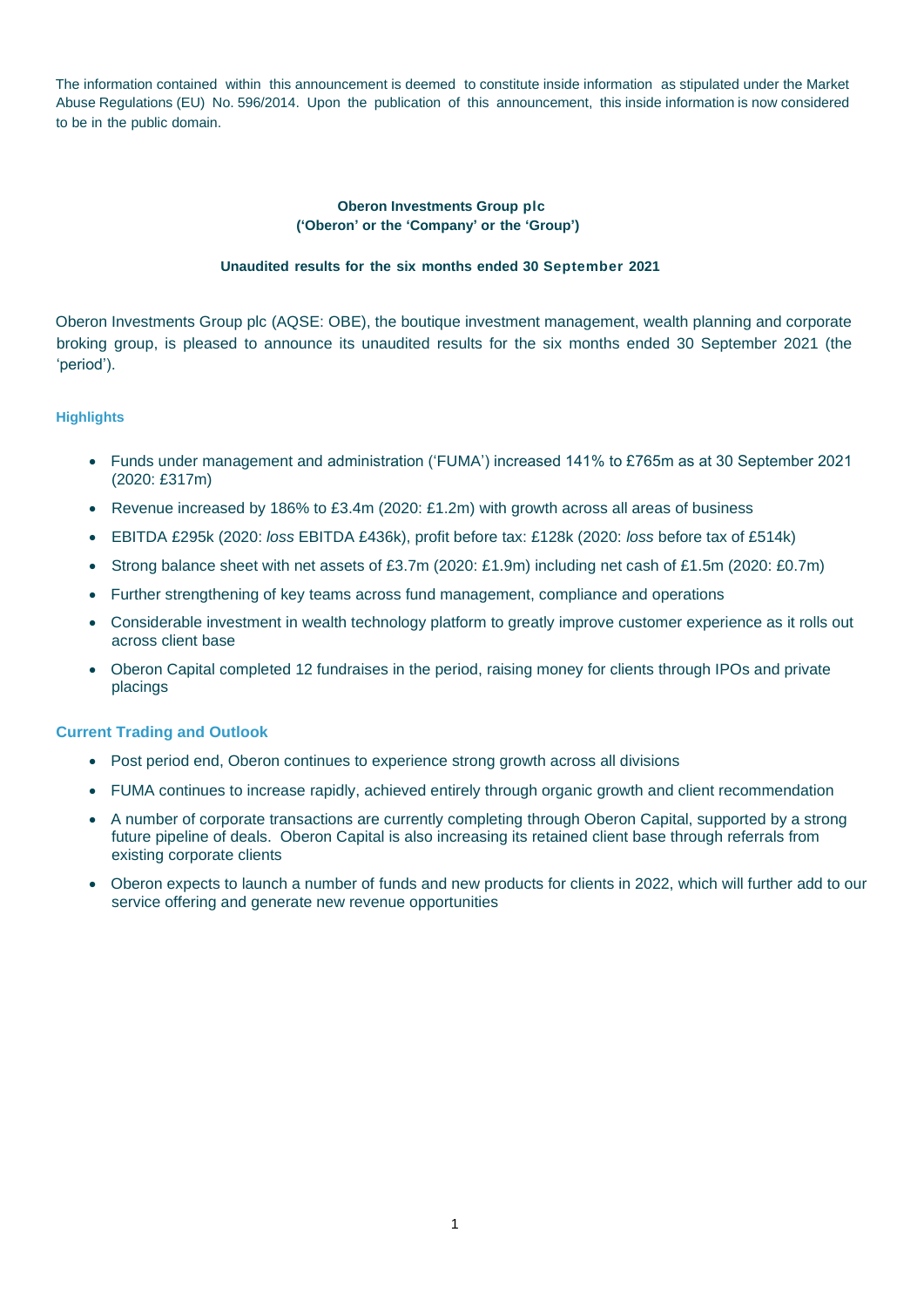# **Chief Executive Officer Simon McGivern said***:*

*"Oberon has enjoyed another strong performance across all areas of our business, delivering a maiden profit for the period. Growth across all sectors continues to exceed our expectations; both within our fund management and wealth divisions, as well as our new corporate broking division. We have focused on delivering investment performance with high levels of client service, which is reflected in the continued significant organic growth of assets under administration.* 

*"A primary focus of management has been on our underlying operational structure and we have made considerable investment in our compliance and operations teams and technology to create a strong base for the future growth of the Company.* 

*"Our industry continues to consolidate at speed, attracting foreign and domestic corporate capital and witnessing unprecedented levels of activity. The opportunities we are currently considering give us great optimism for our future within this rapidly evolving global marketplace."*

The directors of Oberon accept responsibility for this announcement.

Enquiries:

**Oberon Investments Group plc** Simon McGivern / John Beaumont

**AQSE Corporate Adviser and Broker Novum Securities Limited** Richard Potts / Lucy Bowden

**IFC Advisory Ltd** Graham Herring / Florence Chandler

**Notes for editors**

Oberon operates in the UK wealth and fund management sector and in the corporate broking and financial advisory sectors. Since Oberon Investments Ltd was established in April 2017, Oberon group's AUA have grown to in excess of £750m million in September 2021. This has been achieved organically by adding new clients and new fund managers, attracted by the emerging brand and by a number of small, selective and accretive acquisitions. Oberon Capital, the corporate broking division, launched in June 2020, provides advice and raises capital for companies from seed and early-stage funding through to IPO and beyond.

Via IFC Advisory

020 7399 9400

020 3934 6633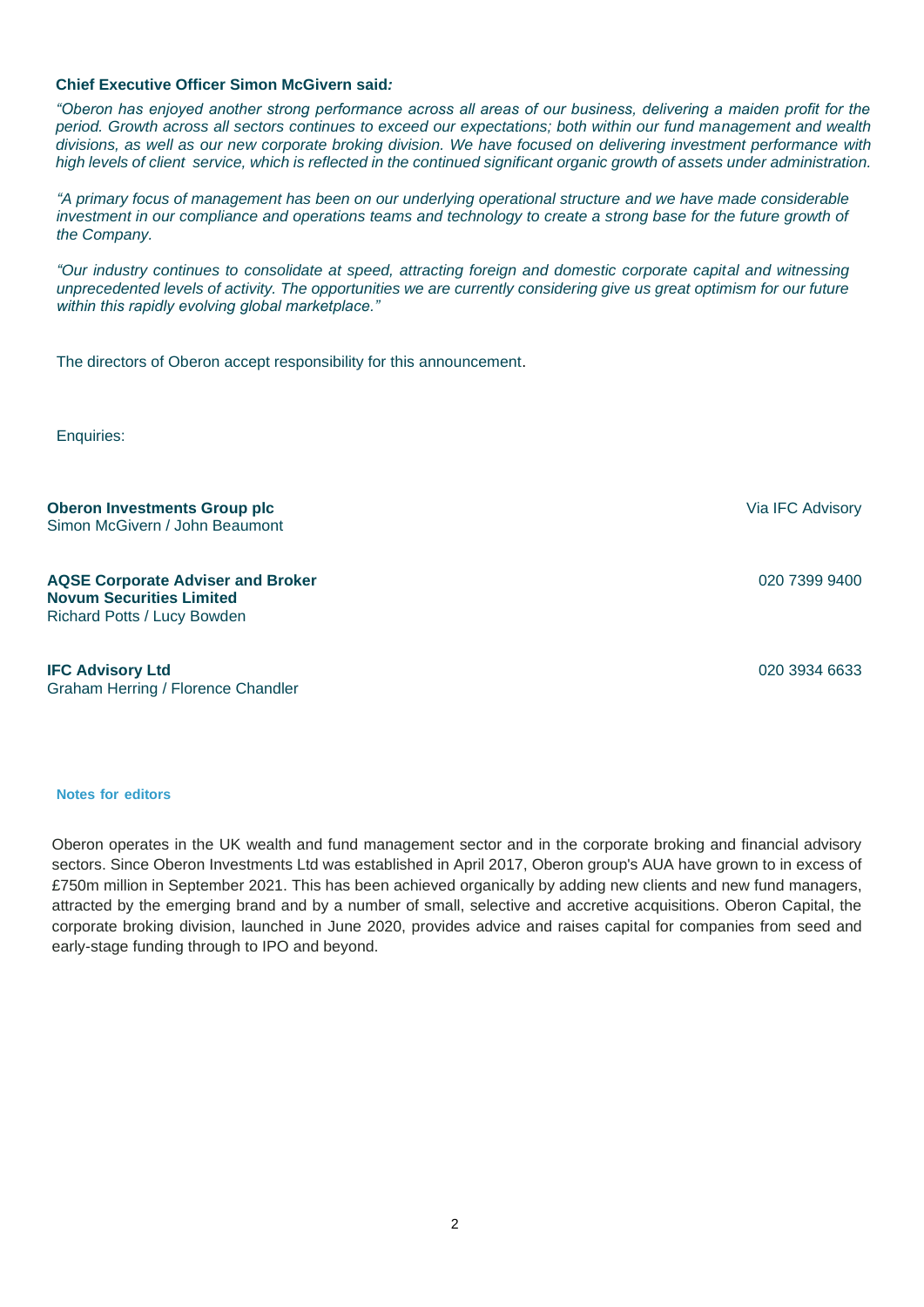### **CHIEF EXECUTIVE'S STATEMENT**

### **Overview**

I am pleased to report that capital market sentiment throughout the six months has remained positive. This, combined with strong performance generally across clients' discretionary portfolios and in our model portfolio offering, helped drive forward both our Investment Management and Corporate Broking businesses.

As a consequence, all areas of our business performed strongly in the period. Overall revenues increased 186% to £3.4m compared to 2020, generating EBITDA of £295k and a maiden profit before tax of £128k.

### **Business Review**

### **Summary of revenues by activity**

|                                         | 6 <sub>m</sub> to | 6 <sub>m</sub> to | $\%$      |
|-----------------------------------------|-------------------|-------------------|-----------|
|                                         | Sept'21           | Sept'20           | change    |
|                                         | £'000             | £'000             |           |
| <b>Commissions</b>                      | 904               | 664               | $+36.1%$  |
| Investment management fees              | 982               | 451               | $+117.7%$ |
| <b>Total Fund Management</b>            | 1,886             | 1.115             | $+69.1%$  |
| <b>Corporate Broking &amp; Advisory</b> | 1,562             | 89                | $+1,675%$ |
| <b>Revenue</b>                          | 3,448             | 1.204             | 186.4%    |

# **Investment Management and Wealth Planning**

The Investment Management business continued to power ahead during the period, with Funds Under Management and Administration ('FUMA') increasing from £550m at the end of March 2021 to £765m at the end of September 2021. Average FUMA in the period increased 169% to £643m (2020: £239m) with most of this growth generated organically, aided by the acquisition of Smythe House Limited, which specialises in wealth planning, on 27 May 2021, which added FUMA of c.£40m at acquisition.

Total fund management revenues, including commissions, increased by 69.2% to £1.9m (2020: £1.1m) reflecting the strong growth in FUMA in the period.

# **Corporate Broking & Advisory**

The Corporate Broking & Advisory division has had a strong start to its life, having only commenced trading in June 2020. The division had an excellent first trading period in which it completed 12 corporate transactions raising c.£40m. These included Oberon's first IPO as sole broker, raising £9.5m for Silver Bullet Data Services Group plc**.** The division was retained by eight corporate clients (providing recurring revenue) and since the period end has recently begun offering a new service of 'Corporate Advisor' for companies wishing to float on the Aquis Exchange.

From a standing start in June 2020, revenues in the period grew well to £1.6m (2020: £89k).

Overall, revenue for Oberon in the period increased 186% to £3.4m from (2020: £1.2m).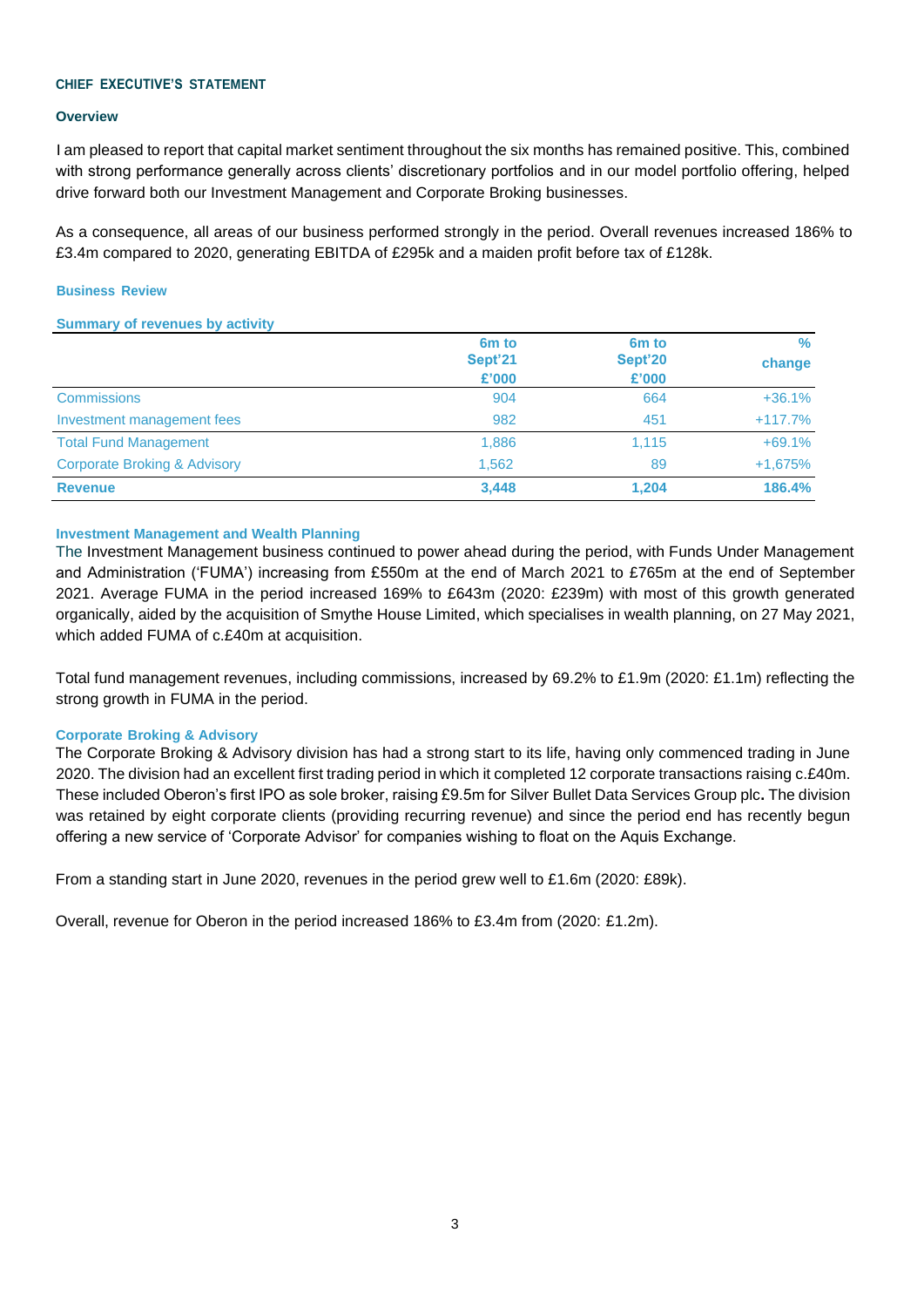# **Operating Costs**

|                                        | 6 <sub>m</sub> to<br>Sept'21<br>£'000 | 6 <sub>m</sub> to<br>Sept'20<br>£'000 | $\%$<br>change |
|----------------------------------------|---------------------------------------|---------------------------------------|----------------|
| Staff costs (exc. share based charges) | 1,692                                 | 923                                   | 83.3%          |
| Other cash operating costs             | 1.750                                 | 737                                   | 137.4%         |
| Total cash operating expenses          | 3,442                                 | 1,660                                 | 107.3%         |
| Non-cash operating costs               | 146                                   | 86                                    | 69.8%          |
| <b>Total operating costs</b>           | 3,588                                 | 1,746                                 | 105.5%         |

Staff costs have risen compared to the prior period, reflecting both the increase in the number of employees and the competitive nature of our industry. Part of the increases in staff costs have been in the compliance and operations departments where we continue to strengthen the business and position it for further growth. We anticipate a modest increase in headcount in the second half of the year as we invest in personnel, allowing us to take full advantage of the opportunities we have through the pipeline of future deals currently being negotiated.

Non-staff costs have increased following our move of office to Curzon Street last year and the additional floor space to accommodate our corporate division this year. We have also incurred additional costs on both our regulatory systems and our trading platform as we look to expand our product and client universe, particularly within the US and European markets.

# **Current trading and outlook**

Following on from the strong performance in this period, trading in the start of the second half of the financial year has continued to be extremely encouraging. Assets under administration have also continued to grow significantly. We are now looking to launch a number of new products and services in our Investment Management division, and we are also in talks to acquire a number of new teams, which may result in further increases in FUMA. In the Corporate division, we have already completed a second IPO and additional secondary equity placings for clients and have a strong pipeline of transactions for the rest of the year.

I would like to thank all our clients and shareholders for their continued support and to express the appreciation of the entire Oberon Board for the ceaseless hard work and commitment of our staff.

**Simon McGivern Chief Executive Officer**

**24 November 2021**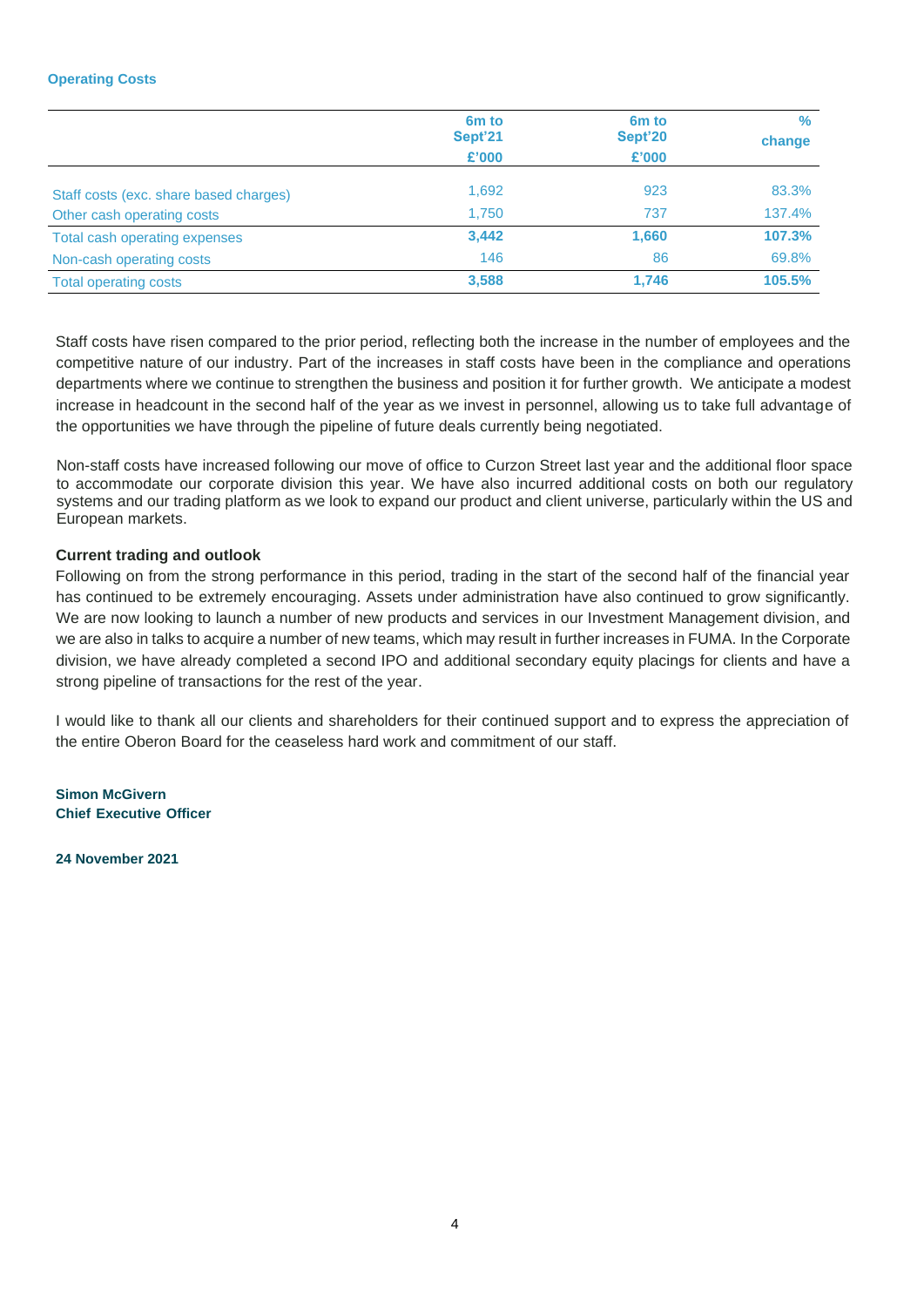# **CONSOLIDATED STATEMENT OF COMPREHENSIVE INCOME**

For the six month period ended 30 September 2021

|                                                                         |                         | <b>Six months</b><br><b>Ended</b><br><b>30 Sept'21</b><br><b>Unaudited</b> | Six months<br><b>Ended</b><br><b>30 Sept'20</b><br><b>Unaudited</b> | Year<br>ended<br>31 Mar'21<br><b>Audited</b> |
|-------------------------------------------------------------------------|-------------------------|----------------------------------------------------------------------------|---------------------------------------------------------------------|----------------------------------------------|
|                                                                         | <b>Note</b>             | £'000                                                                      | £'000                                                               | £'000                                        |
| <b>Revenue</b>                                                          | $\overline{2}$          | 3,448                                                                      | 1,204                                                               | 3,838                                        |
| Other income                                                            |                         |                                                                            | 20                                                                  | 23                                           |
| Operating expenses                                                      | $\mathbf{3}$            | (3,588)                                                                    | (1,746)                                                             | (4, 782)                                     |
| Gains on investments                                                    |                         | 289                                                                        | ٠                                                                   | 75                                           |
| <b>Operating profit/(loss) before RTO costs</b>                         |                         | 149                                                                        | (522)                                                               | (846)                                        |
| RTO transaction costs                                                   |                         |                                                                            |                                                                     | (9)                                          |
| RTO share based payment on reverse acq.                                 |                         |                                                                            |                                                                     | (36)                                         |
| <b>Operating profit/(loss)</b>                                          |                         | 149                                                                        | (522)                                                               | (891)                                        |
| Finance income                                                          |                         | 1                                                                          | 12                                                                  | 12                                           |
| Finance cost                                                            |                         | (22)                                                                       | (4)                                                                 | (15)                                         |
| Profit/(loss) before tax                                                |                         | 128                                                                        | (514)                                                               | (894)                                        |
| Tax on profit/(loss)                                                    |                         |                                                                            |                                                                     |                                              |
| Profit/(loss) after tax attributable to<br>equity holders of the parent |                         | 128                                                                        | (514)                                                               | (894)                                        |
| Total comprehensive income for the<br>period                            |                         | 128                                                                        | (514)                                                               | (894)                                        |
| Profit/(loss) per share (p)                                             |                         |                                                                            |                                                                     |                                              |
| Basic (p)                                                               | 4                       | 0.031                                                                      | (0.165)                                                             | (0.234)                                      |
| Diluted (p)                                                             | $\overline{\mathbf{4}}$ | 0.029                                                                      | N/A                                                                 | N/A                                          |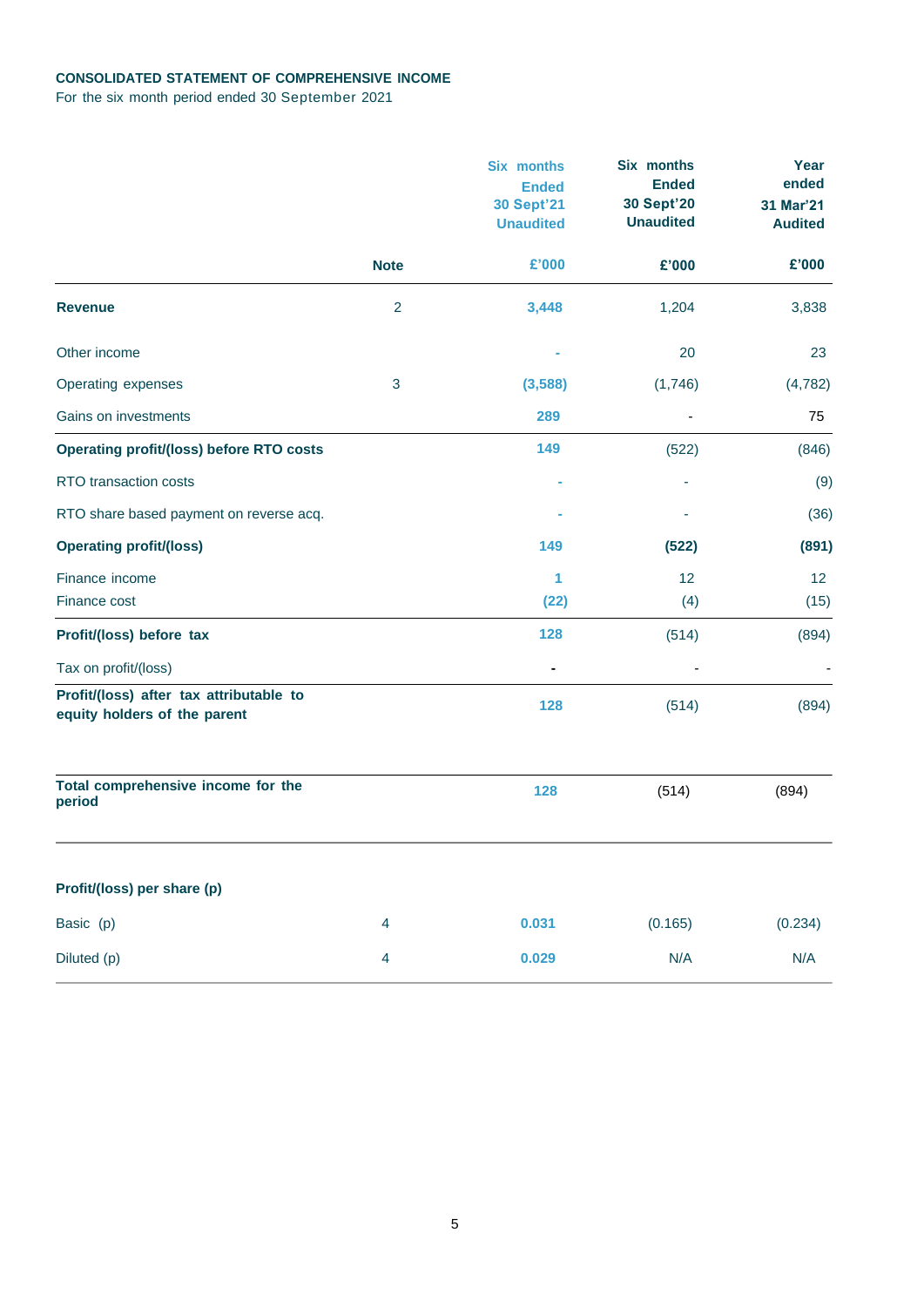# **CONSOLIDATED STATEMENT OF FINANCIAL POSITION**

At 30 September 2021

|                                                |             | At 30 Sept<br>2021 | At 30 Sept<br>2020 | At 31 March<br>2021 |
|------------------------------------------------|-------------|--------------------|--------------------|---------------------|
|                                                |             | <b>Unaudited</b>   | <b>Unaudited</b>   | <b>Audited</b>      |
|                                                | <b>Note</b> | £'000              | £'000              | £'000               |
| <b>Assets</b>                                  |             |                    |                    |                     |
| <b>Non-current assets</b>                      |             |                    |                    |                     |
| Intangible assets                              |             | 1,895              | 1,443              | 1,575               |
| Plant, property and equipment                  |             | 215                | 60                 | 63                  |
| <b>Total non-current assets</b>                |             | 2,110              | 1,503              | 1,638               |
| <b>Current assets</b>                          |             |                    |                    |                     |
| Investments                                    |             | 167                |                    | 75                  |
| <b>Debtors</b>                                 | 6           | 4,720              | 1,904              | 3,625               |
| Unpaid share debtors                           |             |                    | 231                |                     |
| Cash                                           |             | 1,571              | 779                | 1,857               |
| <b>Total current assets</b>                    |             | 6,458              | 2,914              | 5,557               |
| <b>Total assets</b>                            |             | 8,568              | 4,417              | 7,195               |
| Creditors: amounts falling due within one year | 7           | (4,740)            | (2, 430)           | (3,750)             |
| <b>Net Current Assets</b>                      |             | 1,718              | 484                | 1,807               |
| Creditors: amounts falling due after one year  | 8           | (157)              | (50)               | (44)                |
| <b>Net assets</b>                              |             | 3,671              | 1,937              | 3,402               |

# **Shareholders' equity**

| Share capital               | 2,061    | 1       | 2,039    |
|-----------------------------|----------|---------|----------|
| Share premium account       | 2,835    | 4,498   | 2,724    |
| Called-up share capital     | $\sim$   |         |          |
| Called-up share premium     | $\sim$   | 219     |          |
| Share option reserves       | 78       | 33      |          |
| <b>Warrant reserve</b>      | $\sim$   | ۰       | 53       |
| Merger relief reserve       | 11,337   | ٠       | 11,337   |
| Reverse acquisition reserve | (9, 558) | ۰       | (9, 558) |
| Retained earnings           | (3,083)  | (2,814) | (3, 194) |
| <b>Total equity</b>         | 3,671    | 1,937   | 3,402    |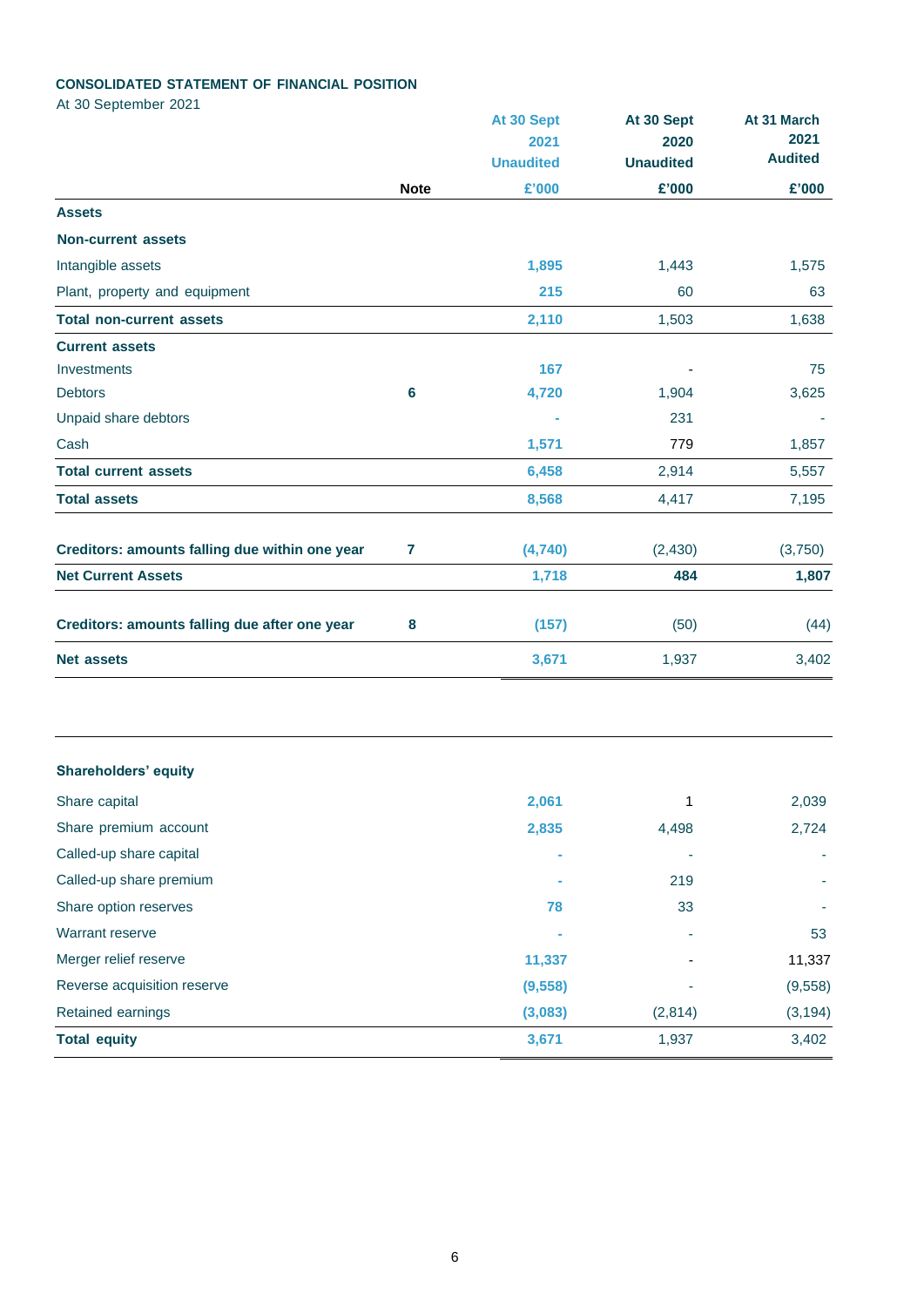# **CONSOLIDATED STATEMENT OF CASH FLOWS**

For the six month period ended 30 September 2021

|                                                             | <b>Six months</b><br>ended              | Six months<br>ended              | <b>Year ended</b><br>30 March |
|-------------------------------------------------------------|-----------------------------------------|----------------------------------|-------------------------------|
|                                                             | <b>30 Sept 2021</b><br><b>Unaudited</b> | 30 Sept 2020<br><b>Unaudited</b> | 2021<br><b>Audited</b>        |
|                                                             | £'000                                   | £'000                            | £'000                         |
| Operating activities before tax                             |                                         |                                  |                               |
| Profit/(loss) from ordinary activities after tax            | 128                                     | (514)                            | (894)                         |
| Adjustments for:                                            |                                         |                                  |                               |
| Gains on current asset investments                          | (289)                                   |                                  | (75)                          |
| Depreciation, amortisation and impairment charges           | 138                                     | 78                               | 210                           |
| Investment income                                           | (1)                                     | (12)                             | (12)                          |
| Finance costs                                               | 22                                      | 4                                | 15                            |
| Loss on sale of tangible fixed assets                       |                                         |                                  | 3                             |
| Employment related share based charges                      | 8                                       | 8                                | 44                            |
| RTO related share based charge                              |                                         |                                  | 36                            |
| Increase in debtors                                         | (1, 299)                                | (436)                            | (1,876)                       |
| Increase in creditors                                       | 948                                     | 668                              | 2,048                         |
| <b>Cash used in operations</b>                              | (344)                                   | (204)                            | (501)                         |
|                                                             |                                         |                                  |                               |
| <b>Investing activities</b>                                 |                                         |                                  |                               |
| Purchase of intangible assets                               |                                         | (650)                            | (650)                         |
| Purchases of property, plant and equipment                  | (180)                                   | (19)                             | (45)                          |
| Increase in investments                                     | (223)                                   | (10)                             | (255)                         |
| Acquisition of business                                     | (6)                                     |                                  | (309)                         |
| Acquisition of cash in acquired business                    | 31                                      |                                  | 1,439                         |
| Cash invested in current asset investments                  | (45)                                    |                                  |                               |
| Cash from sale of current asset investments                 | 241                                     |                                  |                               |
| (Issue)/repayment of loans                                  | 217                                     |                                  | (50)                          |
| Interest paid                                               | (22)                                    | (4)                              | (15)                          |
| Interest received                                           | 1                                       | 12                               | 12                            |
| Net cash from investing activities                          | 13                                      | (671)                            | 127                           |
| <b>Financing activities</b>                                 |                                         |                                  |                               |
| Issue of equity by parent company                           | 50                                      |                                  |                               |
| Issue of equity by subsidiary                               |                                         | 968                              | 1,566                         |
| Proceeds from new borrowings                                |                                         | 50                               | 50                            |
| Repayment of borrowings                                     | (2)                                     | (201)                            | (221)                         |
| Repayment of capital from finance leases                    | (3)                                     | (2)                              | (4)                           |
| Net cash flows from financing activities                    | 45                                      | 815                              | 1,391                         |
| (Decrease)/increase in cash and cash equivalents            | (286)                                   | (60)                             | 1,017                         |
| Cash and cash equivalents at the beginning of<br>the period | 1,857                                   | 839                              | 839                           |
| Cash and cash equivalents at the end of the period          | 1,571                                   | 779                              | 1,857                         |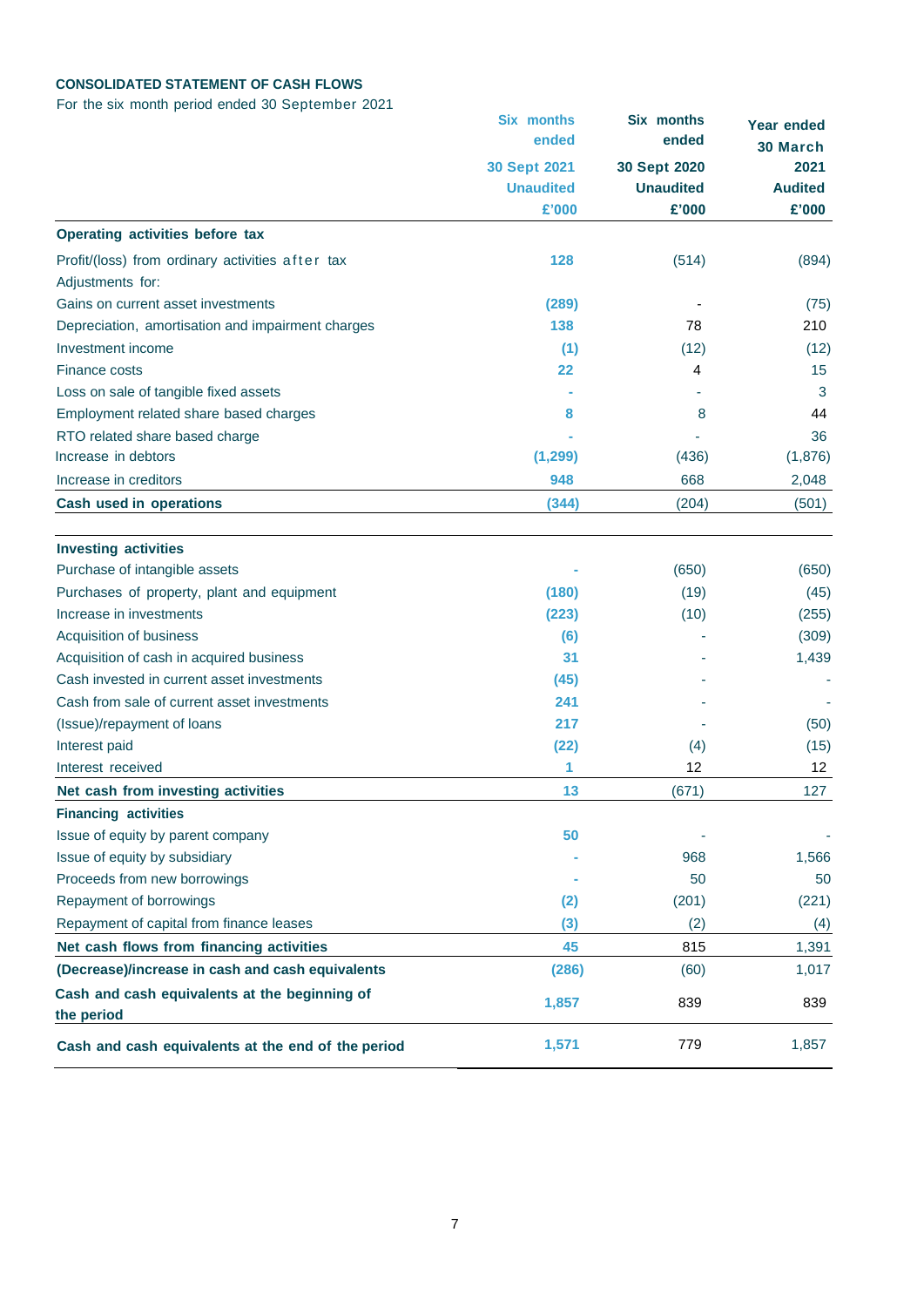# CONSOLIDATED STATEMENT OF CHANGES IN EQUITY For the six month period ended 30 September 2021

|                                                    |              |                          |                      | <b>Reverse</b> |           |           |                 |              |
|----------------------------------------------------|--------------|--------------------------|----------------------|----------------|-----------|-----------|-----------------|--------------|
|                                                    | <b>Share</b> | <b>Share</b>             | <b>Merger relief</b> | acquisition    | Warrant   | Option    | <b>Retained</b> | <b>Total</b> |
|                                                    | capital      | premium                  | reserve              | reserve        | reserve   | reserve   | losses          | equity       |
|                                                    | £            | £                        | £                    | £              | £         | £         | £               | £            |
| Balance as at 31 March 2020 (audited)              | 455          | 3,749,349                |                      |                |           | 25,789    | (2, 299, 939)   | 1,475,654    |
| Issue of shares by OSL to OIG prior to acquisition | 11           | 295,379                  |                      |                |           |           |                 | 295,390      |
| Other shares issued in period (fully paid)         | 21           | 453,094                  |                      |                |           |           |                 | 453,094      |
| Shares issued in period (called-up)                | 10           | 219,231                  |                      |                |           |           |                 | 219,241      |
| Share option charge                                |              |                          |                      |                | ٠         | 7,707     |                 | 7,707        |
| Loss for the period                                |              |                          |                      |                |           |           | (513, 855)      | (513, 855)   |
| Balance as at 30 September 2020 (unaudited)        | 497          | 4,717,053                |                      |                |           | 33,496    | (2,813,794)     | 1,937,252    |
|                                                    |              |                          |                      |                |           |           |                 |              |
| Parent company reflected on reverse acquisition    | 239,000      | 1,467,894                |                      |                | 53,252    |           |                 | 1,760,146    |
| Issue of shares by OSL in H2'21 prior to RTO       | 28           | 598,373                  |                      |                |           |           |                 | 598,401      |
| Reverse acquisition adjustment                     | (525)        | (5,315,426)              |                      | 3,399,105      |           | (33, 496) |                 | (1,950,342)  |
| Issue of shares (by OIG)                           | 180,351      | 1,262,459                |                      |                |           |           |                 | 1,442,810    |
| Issue of consideration shares                      | 1,619,598    | $\overline{\phantom{a}}$ | 11,337,183           | (12, 956, 781) |           |           |                 |              |
| Costs of raising funds                             |              | (6, 250)                 |                      |                |           |           |                 | (6, 250)     |
| Loss for the period                                |              |                          |                      |                |           |           | (380, 323)      | (380, 323)   |
| Balance as at 31 March 2021 (audited)              | 2,038,949    | 2,724,103                | 11,337,183           | (9,557,676)    | 53,252    |           | (3, 194, 117)   | 3,401,694    |
| Issue of equity following exercise of warrants     | 10,000       | 40,000                   |                      |                |           |           |                 | 50,000       |
| Issue of shares for acquisition                    | 12,274       | 71,187                   |                      |                |           |           |                 | 83,460       |
| Share based charges                                |              |                          |                      |                | (53, 252) | 77,747    | (16,990)        | 7,505        |
| Profit for the period                              |              |                          |                      |                |           |           | 128,323         | 128,323      |
| Balance as at 30 September 2021 (unaudited)        | 2,061,222    | 2,835,289                | 11,337,183           | (9,557,676)    |           | 77,747    | (3,082,784)     | 3,670,982    |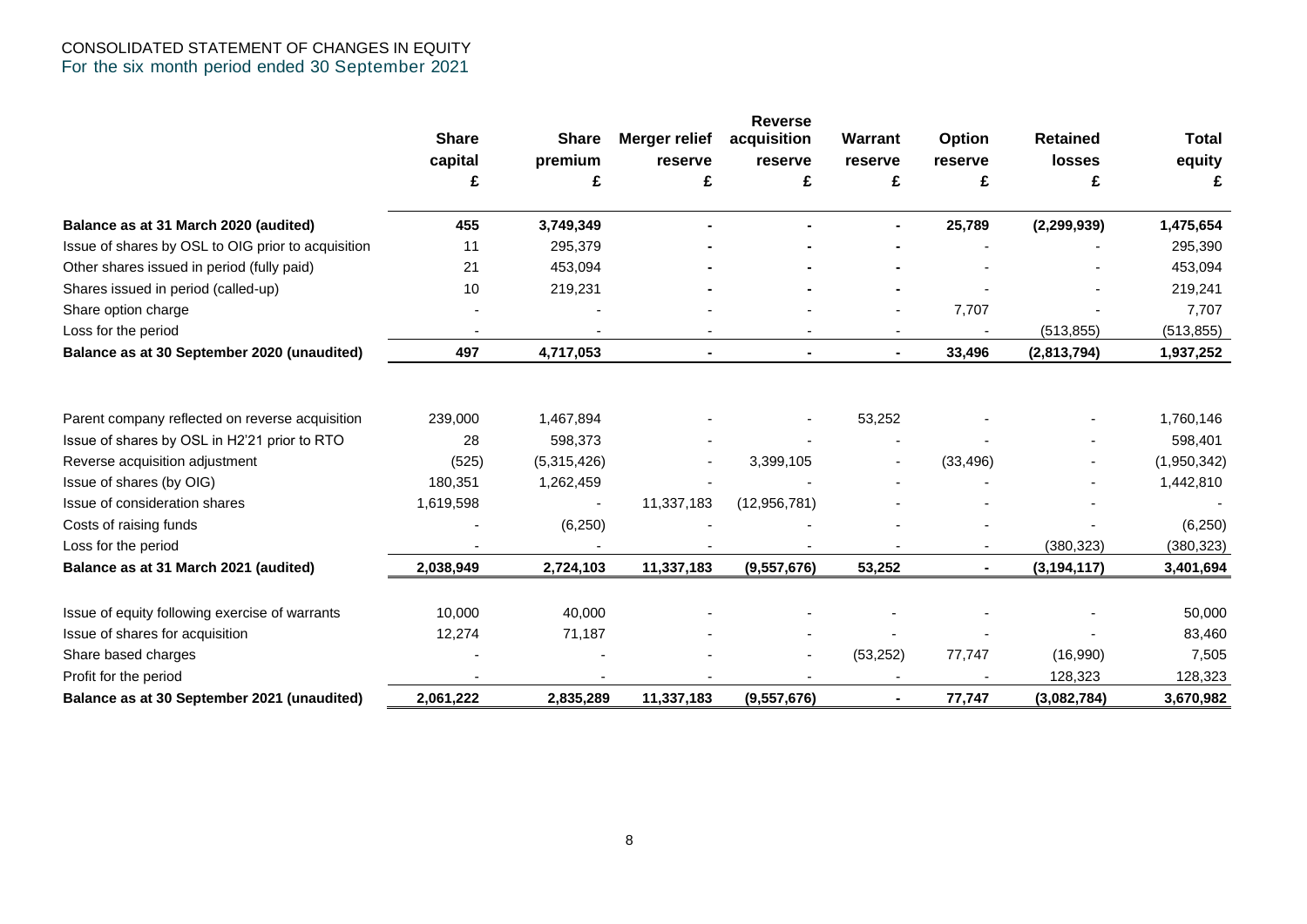#### 1) **Basis of preparation**

As permitted under AQSE listing rules, IAS 34, 'Interim Financial Reporting' has not been applied in this interim report.

The financial information presented in this report has been prepared using accounting policies that are expected to be applied in the preparation of the financial statements for the year ending 31 March 2022.

The financial statements have been prepared in accordance with applicable United Kingdom accounting standards, including Financial Reporting Standard 102 – 'The Financial Reporting Standard applicable in the United Kingdom and Republic of Ireland' ('FRS 102'), and the Companies Act 2006, and these principles are disclosed in the Financial Statements for the year ended 31 March 2021.

The financial information in this interim report does not constitute statutory accounts within the meaning of Section 435 of the Companies Act 2006.

The Annual Report and Financial Statements for 2021 have been filed with the Registrar of Companies. The Independent Auditors' Report on the Annual Report and Financial Statement for 2021 was unqualified, did not draw attention to any matters by way of emphasis, and did not contain a statement under 498(2) or 498(3) of the Companies Act 2006.

#### **Going concern**

The Directors believe that, taking into account its available cash and liquid assets, the Group will haveadequate resources to continue in operational existence for the foreseeable future. The Directors have assessed the continuing impact of COVID-19 on the Group, running various scenarios taking into account the impact of the pandemic to date and making various assumptions on the timing and extent of the pandemic's longer term impact on the Group's operations. The Directors are pleased to report that current trading is ahead of budget, but are aware that this may not continue if market conditions become less favourable. However, to help mitigate against the risk of a downturn in the market some of the Group's current asset investments have been sold during the period and this, together with the Group's strong cash position, has reassured the Directors that the Group's liquid assets could be accessed at short notice should market conditions suddenly deteriorate. For this reason, the Directors continue to believe it is appropriate to adopt the going concern basis in preparing the Financial Statements.

#### **Accounting policies**

The same accounting policies, presentation and methods of computation are followed in these set of financial statements as are applied in the Group's latest audited Report and Accountsfor the year ended 31 March 2021.

#### 2) **Revenue**

|                            | <b>Six months</b><br>ended<br><b>30 Sept 2021</b><br><b>Unaudited</b><br>£'000 | Six months<br>ended<br>30 Sept 2020<br><b>Unaudited</b><br>£'000 | <b>Year ended</b><br>31 March<br>2021<br><b>Audited</b><br>£'000 |
|----------------------------|--------------------------------------------------------------------------------|------------------------------------------------------------------|------------------------------------------------------------------|
| Commissions                | 904                                                                            | 664                                                              | 1,724                                                            |
| Investment management fees | 982                                                                            | 451                                                              | 1,220                                                            |
| Corporate finance income   | 1.562                                                                          | 89                                                               | 894                                                              |
| <b>Total revenue</b>       | 3,448                                                                          | 1,204                                                            | 3,838                                                            |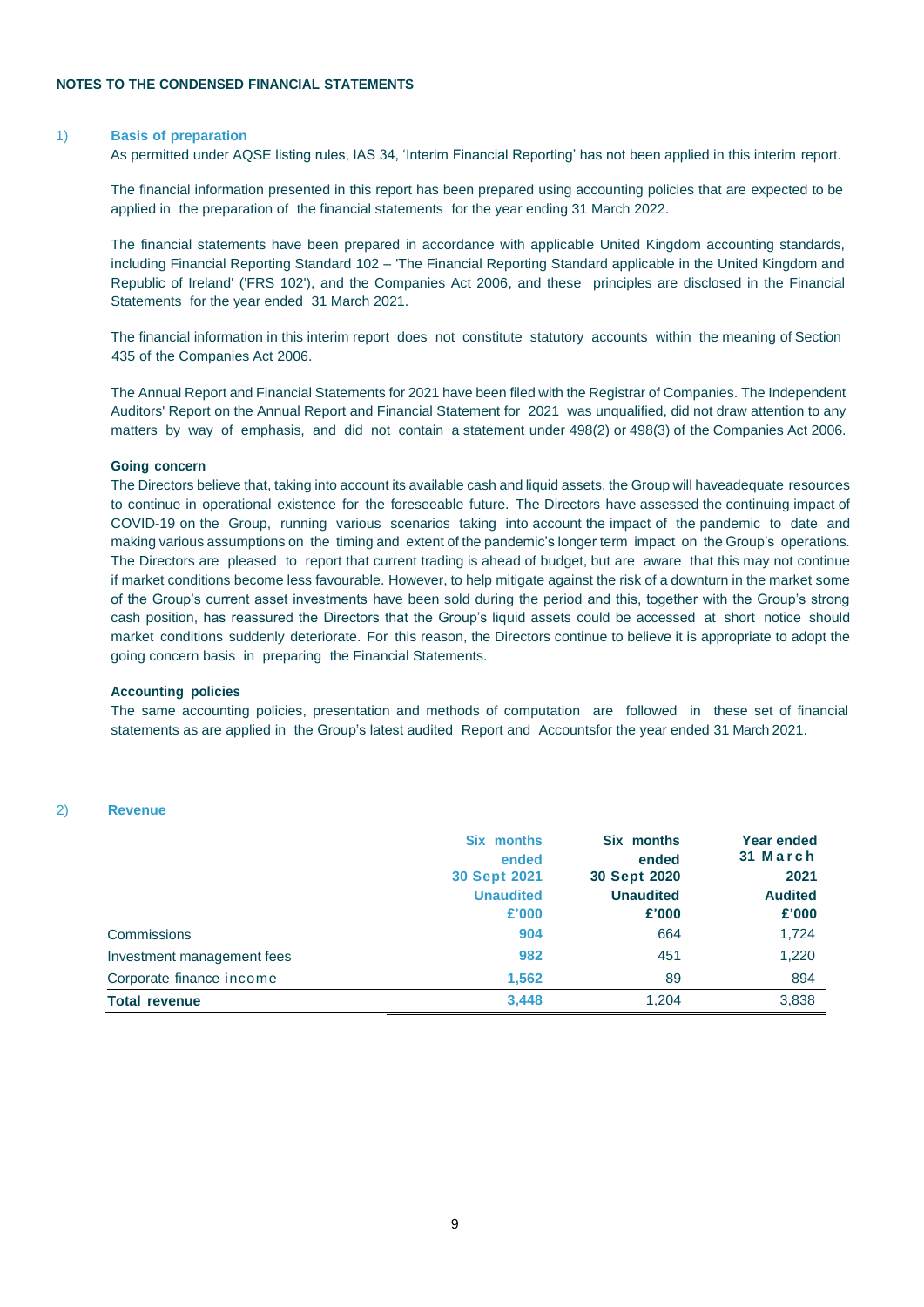#### 3) **Operating costs**

|                                   | Six months<br>ended<br><b>30 Sept 2021</b><br><b>Unaudited</b><br>£'000 | Six months<br>ended<br><b>30 Sept 2020</b><br><b>Unaudited</b><br>£'000 | <b>Year ended</b><br>31 March<br>2021<br><b>Audited</b><br>£'000 |
|-----------------------------------|-------------------------------------------------------------------------|-------------------------------------------------------------------------|------------------------------------------------------------------|
| Staff costs                       | 1,692                                                                   | 923                                                                     | 2,484                                                            |
| Other operating costs             | 1,750                                                                   | 737                                                                     | 2,041                                                            |
| Staff and other costs             | 3,442                                                                   | 1,660                                                                   | 2,525                                                            |
| Share based payments              | 8                                                                       | 8                                                                       | 44                                                               |
| Loss on disposal of fixed assets  |                                                                         |                                                                         | 3                                                                |
| Depreciation of tangible assets   | 30                                                                      | 14                                                                      | 33                                                               |
| Amortisation of intangible assets | 108                                                                     | 64                                                                      | 177                                                              |
| <b>Total operating costs</b>      | 3,588                                                                   | 1,746                                                                   | 4,782                                                            |

#### 4) **Earnings/(loss) per share**

The basic earnings per share of 0.031p (2020: loss per share of 0.165p) is calculated on a profit after tax of £128,323 (2020: loss after tax of £513,855) and a weighted average number of ordinary shares in issue during the period of 411,025,351 (2020: 312,241,128). For the year to 31 March 2021, the basic loss per share of 0.234p is calculated on a loss after tax of £894,178 and a weighted average number of ordinary shares in issue during the year of 381,859,613.

Diluted earnings per share takes account of the impact of the outstanding options which have been granted. In compliance with IAS33 (using the Treasury stock method), at 30 September 2021, this resulted in an additional 34,611,489 shares being added to the weighted average number of shares in issue (stated above), to calculate the diluted earnings per share. In the prior periods the basic loss per share has not been so adjusted as the impact of the weighted average outstanding share options would be to decrease the loss per share.

The underlying diluted earnings per share for the six months ended 30 September 2021 of 0.029p (2020: loss per share of 0.165p) is calculated on a profit after tax of £128,323 (2020: loss after tax of £513,855).

# **5) Business combinations**

Effective on 27 May 2021 the Group acquired 100% of Smythe House Limited. Established in 2009, Smythe House provides bespoke relationship-driven services and financial planning to high net-worth clients in the wealth management, capital markets and real estate sectors.

The initial consideration for Smythe House was satisfied by the payment of £217,000 in cash and the issue to the vendors of 2,454,710 new Ordinary shares which at that date had a value of £83,460. In addition, and dependent on the performance of the acquired business over the next two years, deferred consideration could be payable to the vendors. This could consist, as a maximum, of up to 4,909,420 shares which at the date of acquisition would have a value of £166,920) plus £33,000 in cash. The exact mix of cash and shares used to satisfy the payment of any deferred consideration will be agreed between the two parties, if and when it becomes due.

The business combination has been accounted for using acquisition based accounting and we have assumed that the maximum amount of shares will be issued.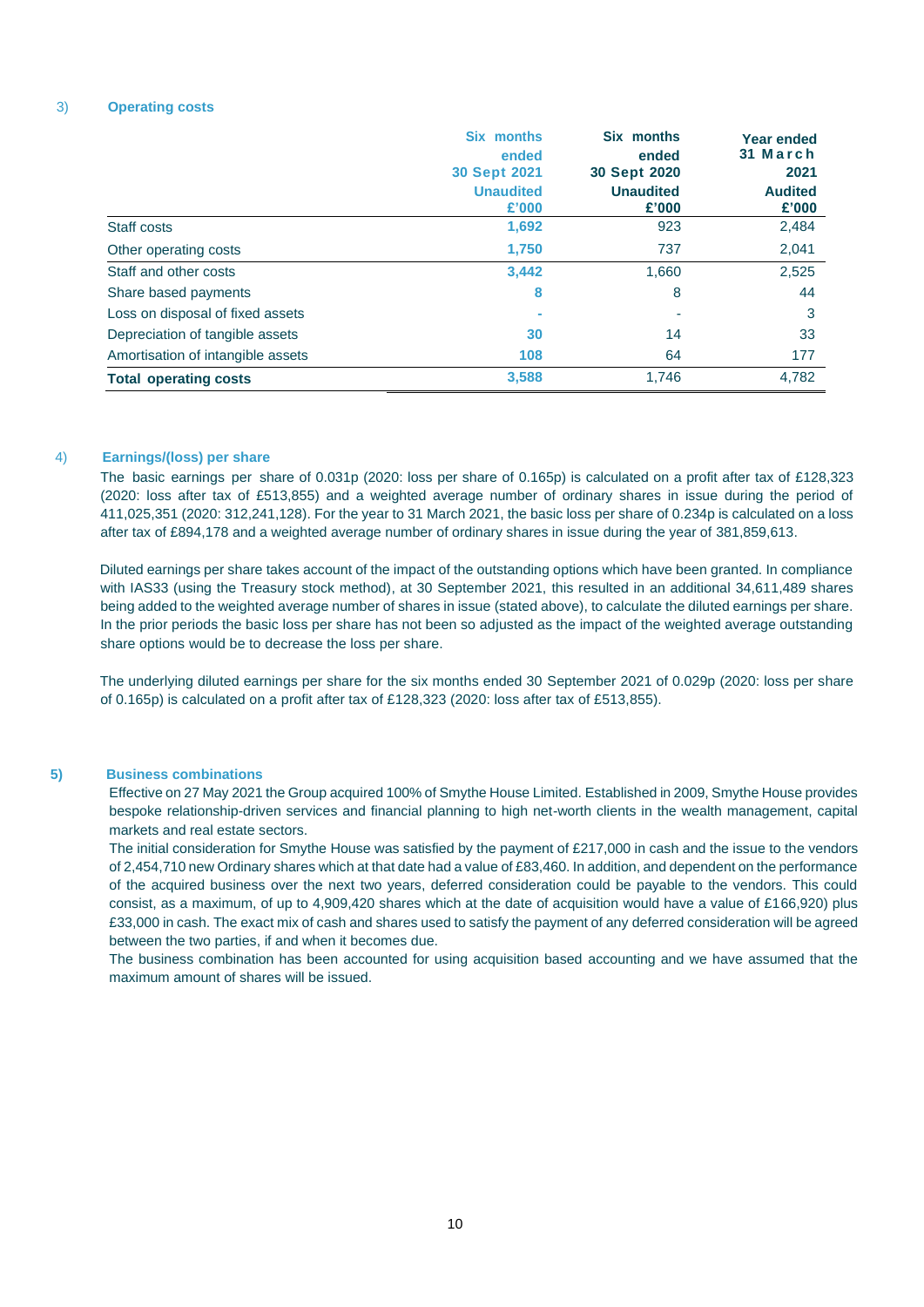# **Business Combinations (continued)**

The following amounts of assets, liabilities and contingent liabilities were recognised at the acquisition date:

| <b>Fixed assets</b><br>Current assets (excluding cash)<br>Cash<br><b>Total assets</b><br><b>Current liabilities</b><br>Net assets (at book value) at acquisition<br>Fair value of net assets acquired<br>Goodwill on acquisition<br><b>Total consideration</b><br><b>Consideration</b><br>Initial consideration<br>Capitalised costs<br>Deferred contingent consideration due within one year (payable in shares) | <b>Net assets of Smythe House Limited</b> | £         |
|-------------------------------------------------------------------------------------------------------------------------------------------------------------------------------------------------------------------------------------------------------------------------------------------------------------------------------------------------------------------------------------------------------------------|-------------------------------------------|-----------|
|                                                                                                                                                                                                                                                                                                                                                                                                                   |                                           | 1,764     |
|                                                                                                                                                                                                                                                                                                                                                                                                                   |                                           | 94,328    |
|                                                                                                                                                                                                                                                                                                                                                                                                                   |                                           | 31,367    |
|                                                                                                                                                                                                                                                                                                                                                                                                                   |                                           | 125,695   |
|                                                                                                                                                                                                                                                                                                                                                                                                                   |                                           | $-48,416$ |
|                                                                                                                                                                                                                                                                                                                                                                                                                   |                                           | 79,043    |
|                                                                                                                                                                                                                                                                                                                                                                                                                   |                                           | 79,043    |
|                                                                                                                                                                                                                                                                                                                                                                                                                   |                                           | 427,752   |
|                                                                                                                                                                                                                                                                                                                                                                                                                   |                                           | 506,795   |
|                                                                                                                                                                                                                                                                                                                                                                                                                   |                                           |           |
|                                                                                                                                                                                                                                                                                                                                                                                                                   |                                           | 300,460   |
|                                                                                                                                                                                                                                                                                                                                                                                                                   |                                           | 6,415     |
|                                                                                                                                                                                                                                                                                                                                                                                                                   |                                           | 83,460    |
| Deferred contingent consideration due in over one year (payable in cash and shares)                                                                                                                                                                                                                                                                                                                               |                                           | 116,460   |
| <b>Total acquisition cost</b><br>506,795                                                                                                                                                                                                                                                                                                                                                                          |                                           |           |

# 6) **Debtors**

|                                | <b>Six months</b><br>ended              | Six months<br>ended              | <b>Year ended</b><br>31 March |
|--------------------------------|-----------------------------------------|----------------------------------|-------------------------------|
|                                | <b>30 Sept 2021</b><br><b>Unaudited</b> | 30 Sept 2020<br><b>Unaudited</b> | 2021<br><b>Audited</b>        |
|                                | £'000                                   | £'000                            | £'000                         |
| Trade debtors                  | 3,653                                   | 1,391                            | 2,817                         |
| Rent and other deposits        | 64                                      | 76                               | 64                            |
| Other debtors                  | 128                                     | 221                              | 262                           |
| Prepayments and accrued income | 875                                     | 216                              | 482                           |
| <b>Total</b>                   | 4,720                                   | 1,904                            | 3,625                         |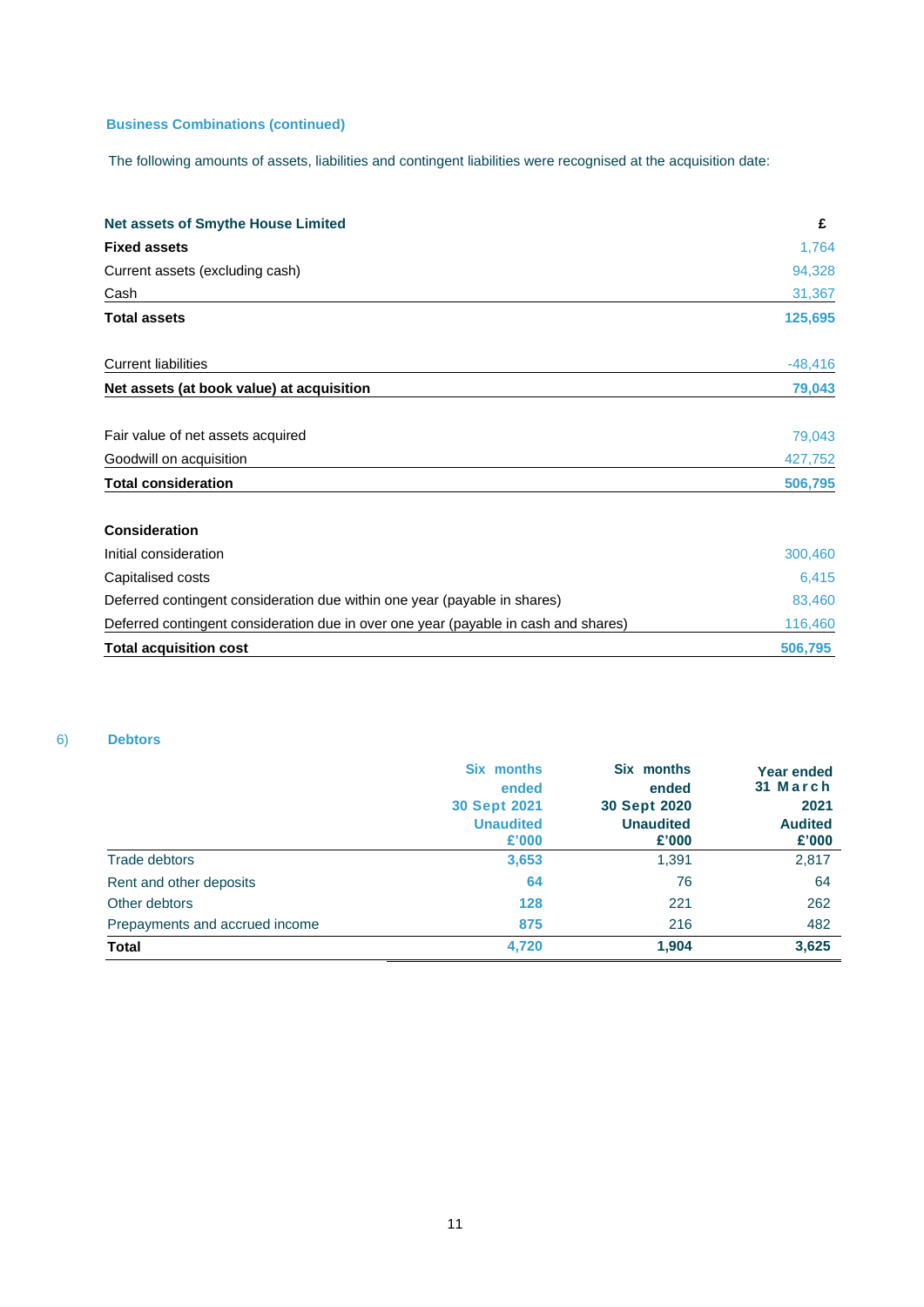# 7) **Creditors: amounts falling due within one year**

|                                 | Six months<br>ended<br><b>30 Sept 2021</b><br><b>Unaudited</b><br>£'000 | Six months<br>ended<br>30 Sept 2020<br><b>Unaudited</b><br>£'000 | <b>Year ended</b><br>31 March<br>2021<br><b>Audited</b><br>£'000 |
|---------------------------------|-------------------------------------------------------------------------|------------------------------------------------------------------|------------------------------------------------------------------|
| <b>Trade creditors</b>          | 3,690                                                                   | 1,424                                                            | 2,844                                                            |
| Other taxes and social security | 169                                                                     | 72                                                               | 212                                                              |
| Other creditors                 | 39                                                                      | 191                                                              | 81                                                               |
| <b>Borrowings</b>               | 10                                                                      | 20                                                               | 6                                                                |
| Deferred consideration          | 83                                                                      | 549                                                              |                                                                  |
| Finance lease creditor          | $\blacksquare$                                                          | 5                                                                | 3                                                                |
| Accruals and deferred income    | 749                                                                     | 169                                                              | 604                                                              |
| <b>Total</b>                    | 4,740                                                                   | 2,430                                                            | 3.750                                                            |

# 8) **Creditors: amounts falling due after one year**

|                        | <b>Six months</b><br>ended<br>30 Sept 2021<br><b>Unaudited</b><br>£'000 | Six months<br>ended<br>30 Sept 2020<br><b>Unaudited</b><br>£'000 | <b>Year ended</b><br>31 March<br>2021<br><b>Audited</b><br>£'000 |
|------------------------|-------------------------------------------------------------------------|------------------------------------------------------------------|------------------------------------------------------------------|
|                        |                                                                         |                                                                  |                                                                  |
| <b>Borrowings</b>      | 39                                                                      | 50                                                               | 44                                                               |
| Deferred consideration | 117                                                                     | ۰                                                                |                                                                  |
| Other creditors        |                                                                         | ٠                                                                | ۰                                                                |
| <b>Total</b>           | 157                                                                     | 50                                                               | 44                                                               |